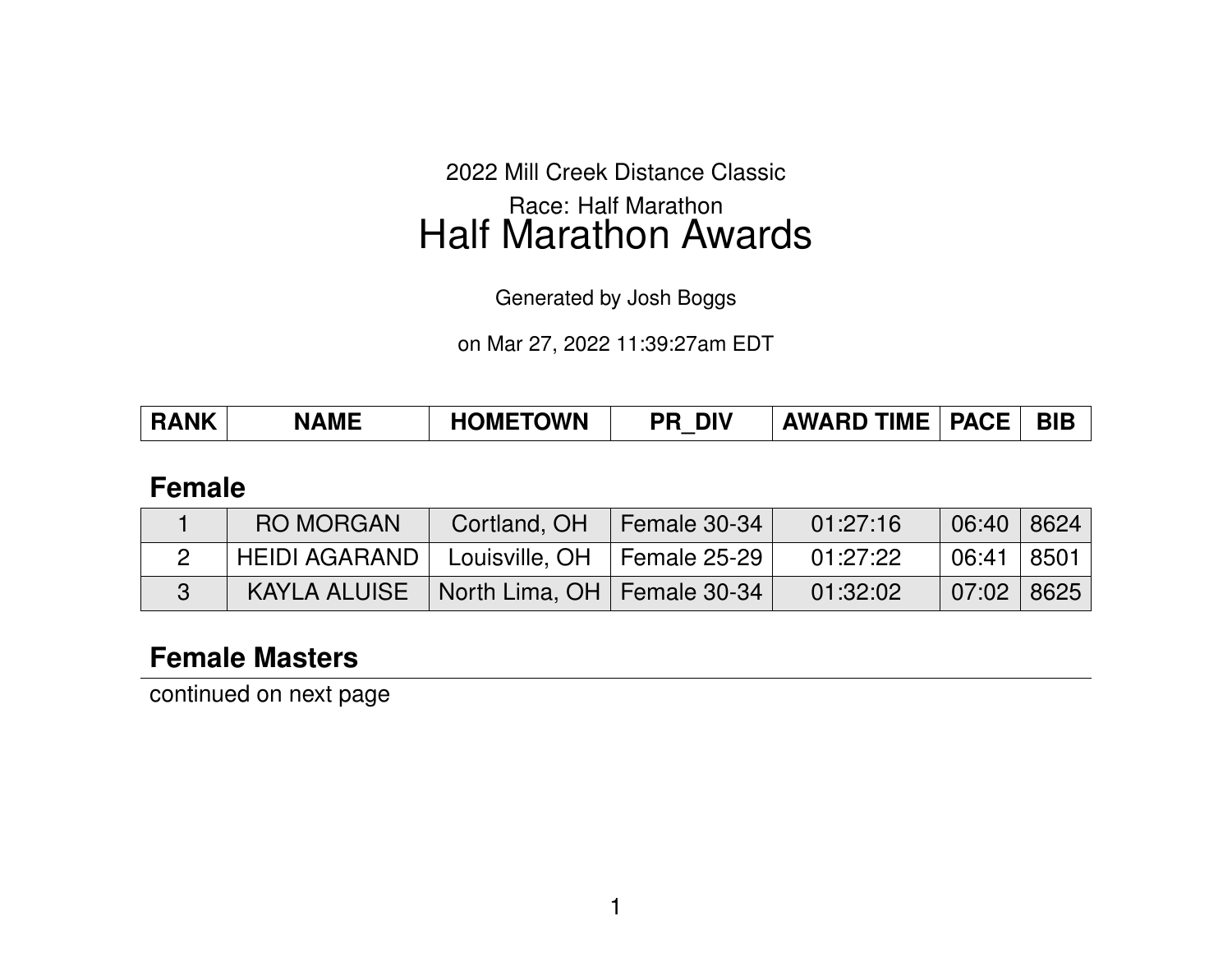| <b>RANK</b> | <b>NAME</b>                                       | <b>HOMETOWN</b> | <b>PR DIV</b> | <b>AWARD TIME   PACE   BIB  </b> |            |  |
|-------------|---------------------------------------------------|-----------------|---------------|----------------------------------|------------|--|
|             | SUSAN BOHINSKI   Chagrin Falls, OH   Female 55-59 |                 |               | 01:46:21                         | 08:08 8508 |  |

### **Female Grand Masters**

| <b>SUSAN BOHINSKI Ghagrin Falls, OH Female 55-59</b> |             |              | <del>01:46:21</del> |              |  |
|------------------------------------------------------|-------------|--------------|---------------------|--------------|--|
| <b>CHRIS KNAPP</b>                                   | Ravenna, OH | Female 50-54 | 01:51:08            | 08:29   8627 |  |

#### **Female Senior Masters**

| <b>MOIRA FAIR</b><br>Canfield, OH<br>$10:02$ 8530<br>Female $60-64$<br>02:11:19 |  |
|---------------------------------------------------------------------------------|--|
|---------------------------------------------------------------------------------|--|

#### **Female 20-24**

## **Female 25-29**

| <b>HEIDI AGARAND</b> | Louisville, OH | Female 25-29        | <del>01:27:22</del> | <del>06:41</del> | <del>8501</del> |
|----------------------|----------------|---------------------|---------------------|------------------|-----------------|
| NIKKI NIEMEYER       | Akron, OH      | Female 25-29        | 01:36:04            | 07:21            | 8612            |
| <b>NATALIE FRANK</b> | New York, NY   | <b>Female 25-29</b> | 01:39:39            | 07:37            | 8532            |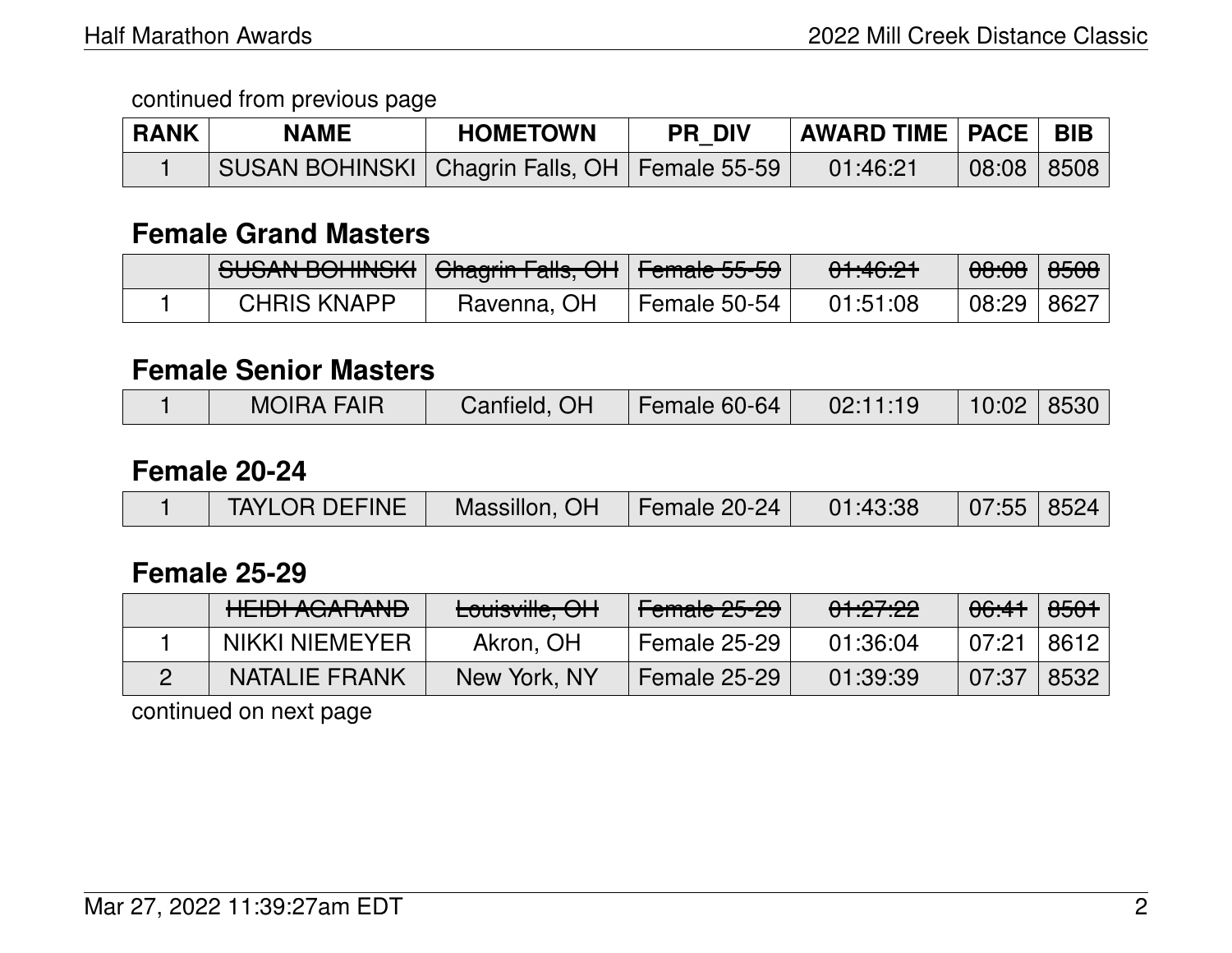| <b>RANK</b> | <b>NAME</b>        | <b>HOMETOWN</b> | <b>PR DIV</b> | <b>AWARD TIME   PACE  </b> |       | <b>BIB</b> |
|-------------|--------------------|-----------------|---------------|----------------------------|-------|------------|
|             | <b>BRIANNA COY</b> | Canton, OH      | Female 25-29  | 01:43:15                   | 07:53 | 8517       |

## **Female 30-34**

| RO MORGAN             | Cortland, OH   | Female 30-34 | 01:27:16            | <del>06:40</del> | 8624 |
|-----------------------|----------------|--------------|---------------------|------------------|------|
| KAYLA ALUISE          | North Lima, OH | Female 30-34 | <del>01:32:02</del> | <del>07:02</del> | 8625 |
| <b>BROOKE GHILANI</b> | Alliance, OH   | Female 30-34 | 01:52:17            | 08:35            | 8537 |
| <b>RUTH POCOCK</b>    | Fairview, PA   | Female 30-34 | 02:09:11            | 09:52            | 8585 |
| <b>ERICA DILWORTH</b> | Columbiana, OH | Female 30-34 | 02:09:33            | 09:54            | 8526 |

### **Female 35-39**

| <b>ELAINE REEDY</b>  | Youngstown, OH   Female 35-39 |              | 01:37:07 | 07:25 8587     |      |
|----------------------|-------------------------------|--------------|----------|----------------|------|
| JACLYN DISIBIO       | POLAND, OH                    | Female 35-39 | 01:40:07 | l 07:39 l 8611 |      |
| <b>KATIE SZEFCYK</b> | Lakewood, OH                  | Female 35-39 | 01:44:49 | 08:01          | 8601 |

#### **Female 40-44**

|                        |  | AMANDA FORD   BOARDMAN, OH   Female 40-44 |  | 01:50:47 | $\vert$ 08:28   8618 |  |
|------------------------|--|-------------------------------------------|--|----------|----------------------|--|
| continued on next page |  |                                           |  |          |                      |  |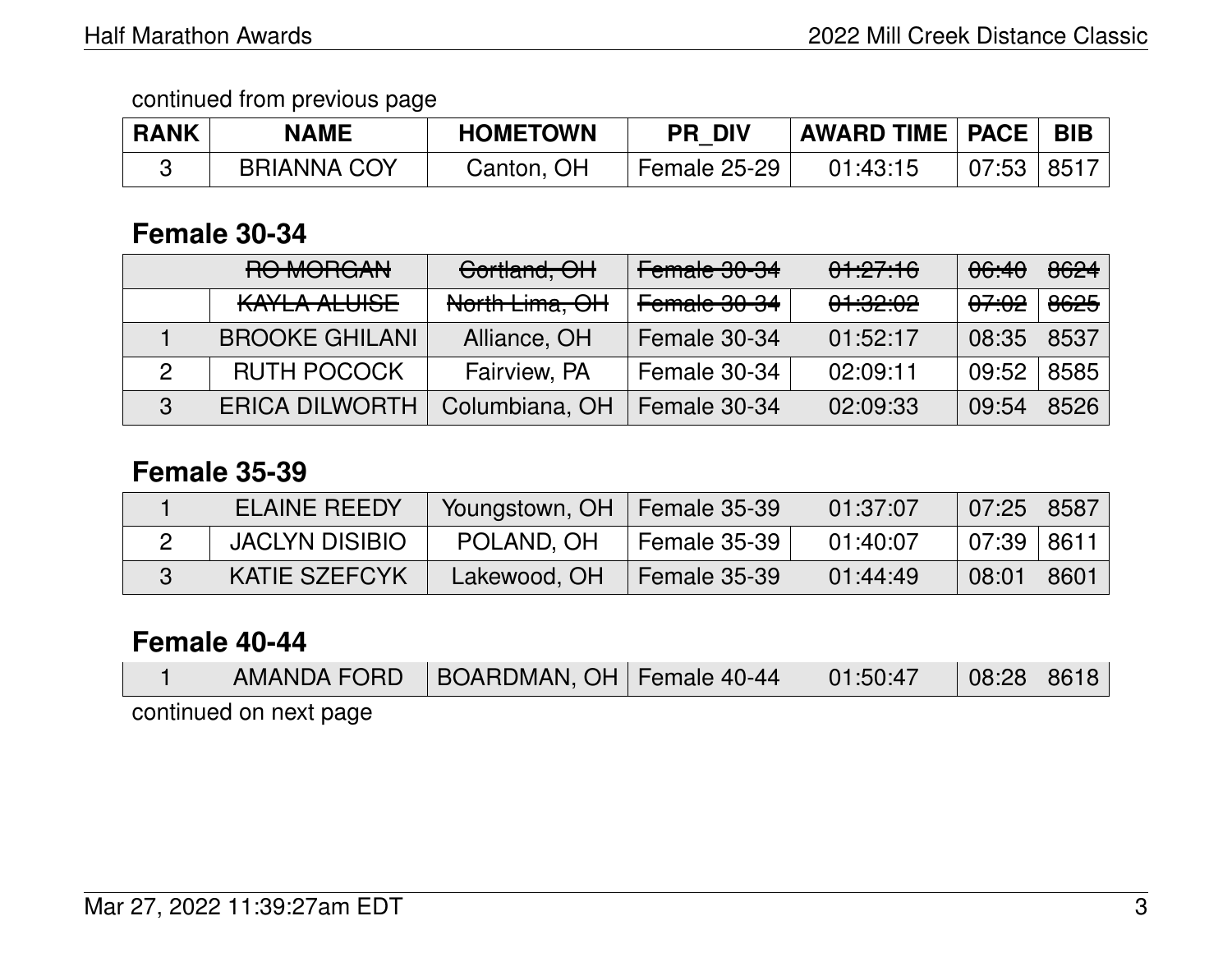continued from previous page

| <b>RANK</b> | <b>NAME</b>            | <b>HOMETOWN</b>                     | <b>PR DIV</b> | <b>AWARD TIME   PACE  </b> |       | <b>BIB</b> |
|-------------|------------------------|-------------------------------------|---------------|----------------------------|-------|------------|
|             | <b>MARY SCHULTZ</b>    | North Jackson, OH                   | Female 40-44  | 02:06:44                   | 09:41 | 8520       |
|             | <b>DANIELLE PIAZZA</b> | North Ridgeville, OH   Female 40-44 |               | 02:10:14                   | 09:57 | 8582       |

## **Female 45-49**

| <b>MELANIE ROWLEY</b>    | Youngstown, OH    | Female 45-49   | 01:51:05 | 08:29 | 8590 |
|--------------------------|-------------------|----------------|----------|-------|------|
| <b>MERCEDEZ HATHCOCK</b> | Olmsted Falls, OH | ⊺ Female 45-49 | 02:21:04 | 10:47 | 8547 |
| URSULA DRINKO.           | Richfield, OH     | Female 45-49   | 02:50:27 | 13:01 | 8528 |

### **Female 50-54**

| CHRIS KNAPP            | Ravenna, OH        | Female 50-54 | 01:51:08 | <del>08:29</del> | 8627 |
|------------------------|--------------------|--------------|----------|------------------|------|
| <b>VALERIE SWEENEY</b> | Cortland, OH       | Female 50-54 | 02:01:42 | 09:18            | 8599 |
| <b>SUSIE MADDEN</b>    | North Canton, OH   | Female 50-54 | 02:01:52 | 09:19            | 8563 |
| <b>CYNTHIA PINEIRO</b> | Sheffield Lake, OH | Female 50-54 | 02:50:51 | 13:03            | 8583 |

#### **Female 55-59**

| CLICANI DOLIINICIZI    | $Q$ beauin $\Gamma$ elle $Q$                    | $L$ amala $LE$ E $\Omega$ | 0.4.10.04            | $\Omega$ | عمعه |
|------------------------|-------------------------------------------------|---------------------------|----------------------|----------|------|
| <u>JUJAN DUTIINJIN</u> | $\overline{U}$ Tidymini alis, $\overline{U}$ Ti | <del>Fornald Jurud</del>  | 01. <del>40.21</del> | 00.00    | 0000 |
| continued on next page |                                                 |                           |                      |          |      |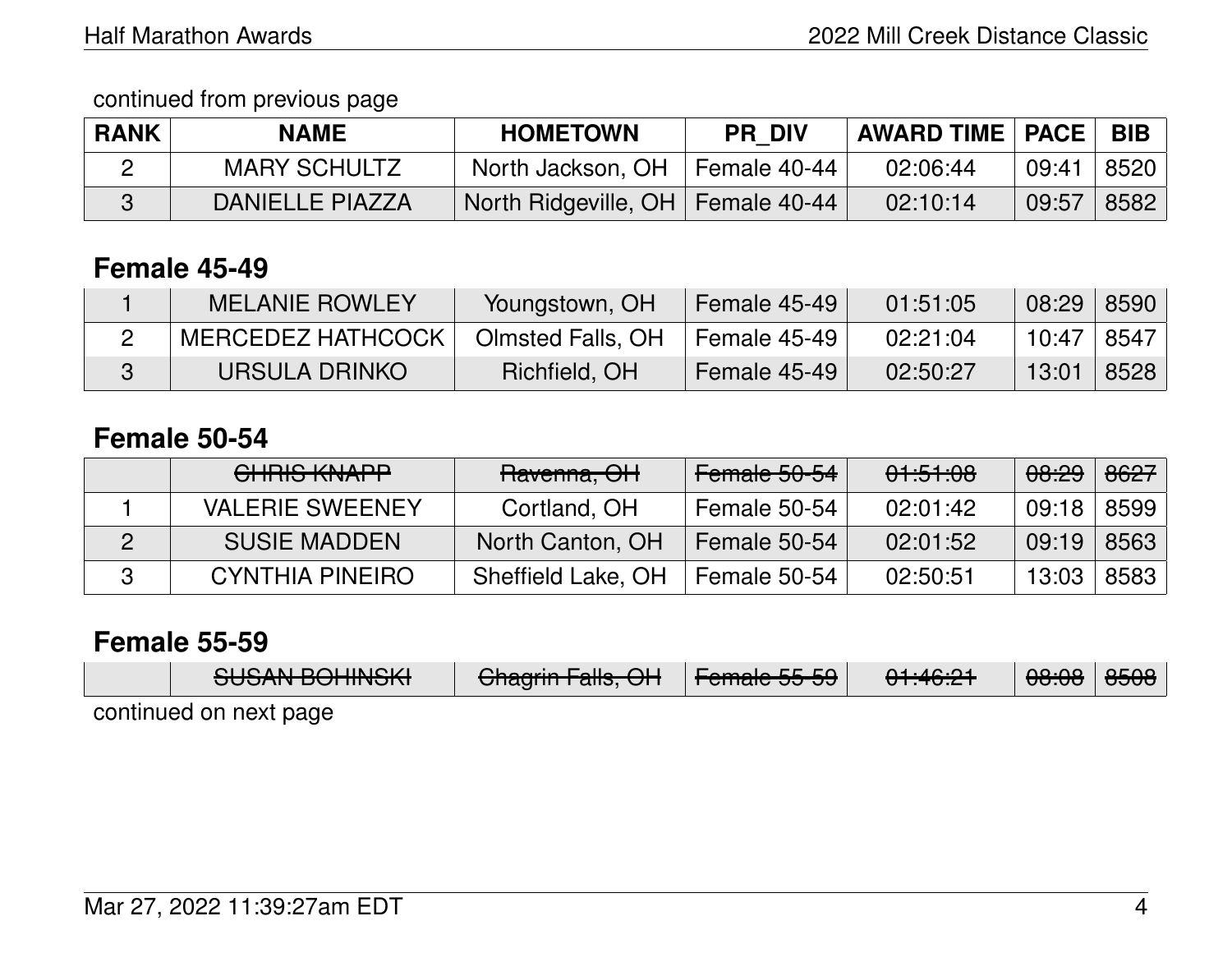| <b>RANK</b> | <b>NAME</b>           | <b>HOMETOWN</b> | <b>PR DIV</b>       | <b>AWARD TIME   PACE</b> |       | <b>BIB</b> |
|-------------|-----------------------|-----------------|---------------------|--------------------------|-------|------------|
|             | <b>CONNIE GARDNER</b> | Akron, OH       | <b>Female 55-59</b> | 01:55:47                 | 08:51 | 8613       |
|             | NATALIE GUAPPONE      | Lisbon, OH      | <b>Female 55-59</b> | 01:59:41                 | 09:09 | 8542       |
|             | <b>CHRIS RUSSO</b>    | Canfield, OH    | <b>Female 55-59</b> | 03:04:26                 | 14:05 | 8628       |

## **Female 60-64**

| $M$ $\cap$ $\cap$ $\wedge$ $\cap$ $\wedge$ $\wedge$ $\wedge$ | $\sim$                 | $S^{n}$                | 00.11.10 | ممبمد                           | OEOO I |
|--------------------------------------------------------------|------------------------|------------------------|----------|---------------------------------|--------|
| <del>MUNIA LAIN</del>                                        | <del>Uanneru, Un</del> | <del>cmaic ou or</del> | 02.TT.TJ | $T\sigma_{\rm r}\sigma_{\rm r}$ | ਹਹਹਹ   |

## **Female 65-69**

|  | SHERYL MCCORMICK | Poland, OH | Female 65-69 | 02:20:36 | $10:44$   8568 |  |
|--|------------------|------------|--------------|----------|----------------|--|
|--|------------------|------------|--------------|----------|----------------|--|

### **Male**

| <b>CORBIN ROBY</b>   | AUSTINTOWN, OH   Male 19 & Under |            | 01:21:30 | $06:14$   8619 |      |
|----------------------|----------------------------------|------------|----------|----------------|------|
| <b>JOE ORTIZ</b>     | Ashland, OH                      | Male 40-44 | 01:22:14 | 06:17   8578   |      |
| <b>HEATH GOSHORN</b> | Alliance, OH                     | Male 20-24 | 01:25:03 | 06:30          | 8540 |

# **Male Masters**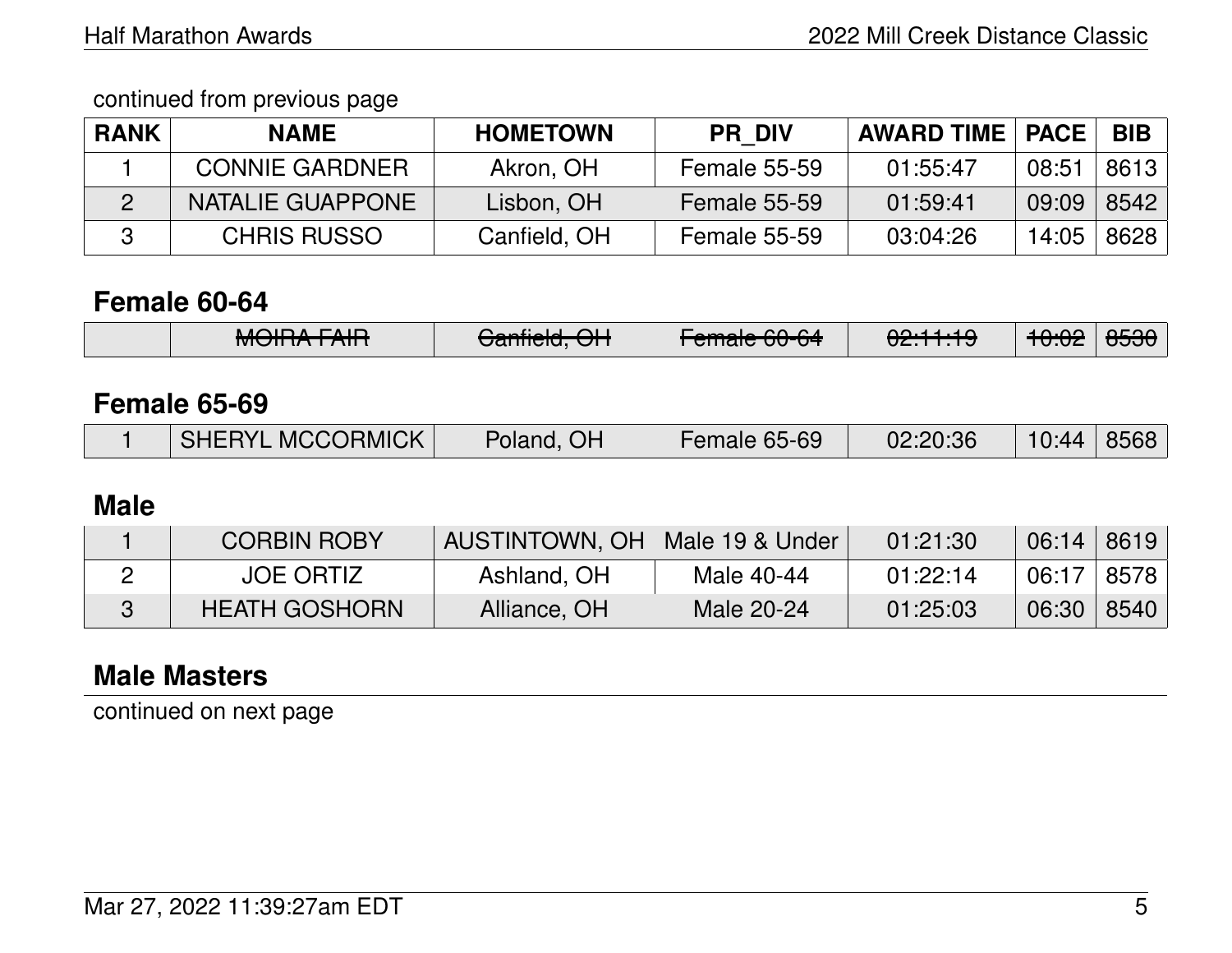| <b>RANK</b> | <b>NAME</b>          | <b>HOMETOWN</b> | <b>PR DIV</b> | <b>AWARD TIME   PACE</b> |                  | <b>BIB</b>             |
|-------------|----------------------|-----------------|---------------|--------------------------|------------------|------------------------|
|             | <del>JOE ORTIZ</del> | Ashland, OH     | Male 40-44    | 01:22:14                 | <del>06:17</del> | $\frac{0.0576}{0.005}$ |
|             | <b>JOE VANEK</b>     | Youngstown, OH  | Male 45-49    | 01:36:31                 | 07:22            | 8604                   |

### **Male Grand Masters**

|  | └ DOUGLAS BASINSKI | Pittsburgh, PA | <b>Male 50-54</b> | 01:41:04 | 07:43 8504 |  |
|--|--------------------|----------------|-------------------|----------|------------|--|
|--|--------------------|----------------|-------------------|----------|------------|--|

#### **Male Senior Masters**

|  | <b>MICHAEL</b><br><b>JUPPF</b> | OF<br>Hudson, | Male 65-69 | 01:47:08 | 08:7 | 8622 |
|--|--------------------------------|---------------|------------|----------|------|------|
|--|--------------------------------|---------------|------------|----------|------|------|

#### **Male 19 & Under**

|  | CODDINI DODV<br><del>UUNIN IUUT</del> | ALICTINITOMIAL OLL Mole 10.8 Lindox |  | 0.1.01.00<br><del>ण .य .ज</del> | $\bigcap_{i=1}^{n} A$<br>$\overline{\mathtt{UU}.\mathtt{T}}$ | 0010<br>$\overline{\mathtt{corr}}$ |
|--|---------------------------------------|-------------------------------------|--|---------------------------------|--------------------------------------------------------------|------------------------------------|
|--|---------------------------------------|-------------------------------------|--|---------------------------------|--------------------------------------------------------------|------------------------------------|

## **Male 20-24**

| <u>LIE ATHLOOOHODAL</u><br><b>TILAITI UUJITUTTIV</b> | Alliance, OH | $M2$ $\Omega$ $\Omega$ $\Omega$<br><u>Maic Zu-Zi</u> | 0.105.00<br><u>UT.CJ.UJ</u> | <del>06:30</del> | <del>8540</del> |
|------------------------------------------------------|--------------|------------------------------------------------------|-----------------------------|------------------|-----------------|
| <b>DEAN CUTRER</b>                                   | Canfield, OH | Male 20-24                                           | 01:31:26                    | 06:59            | 8518            |
| <b>CONNOR MELLINGER</b>                              | Alliance, OH | Male 20-24                                           | 02:01:29                    | 09:17            | 8573            |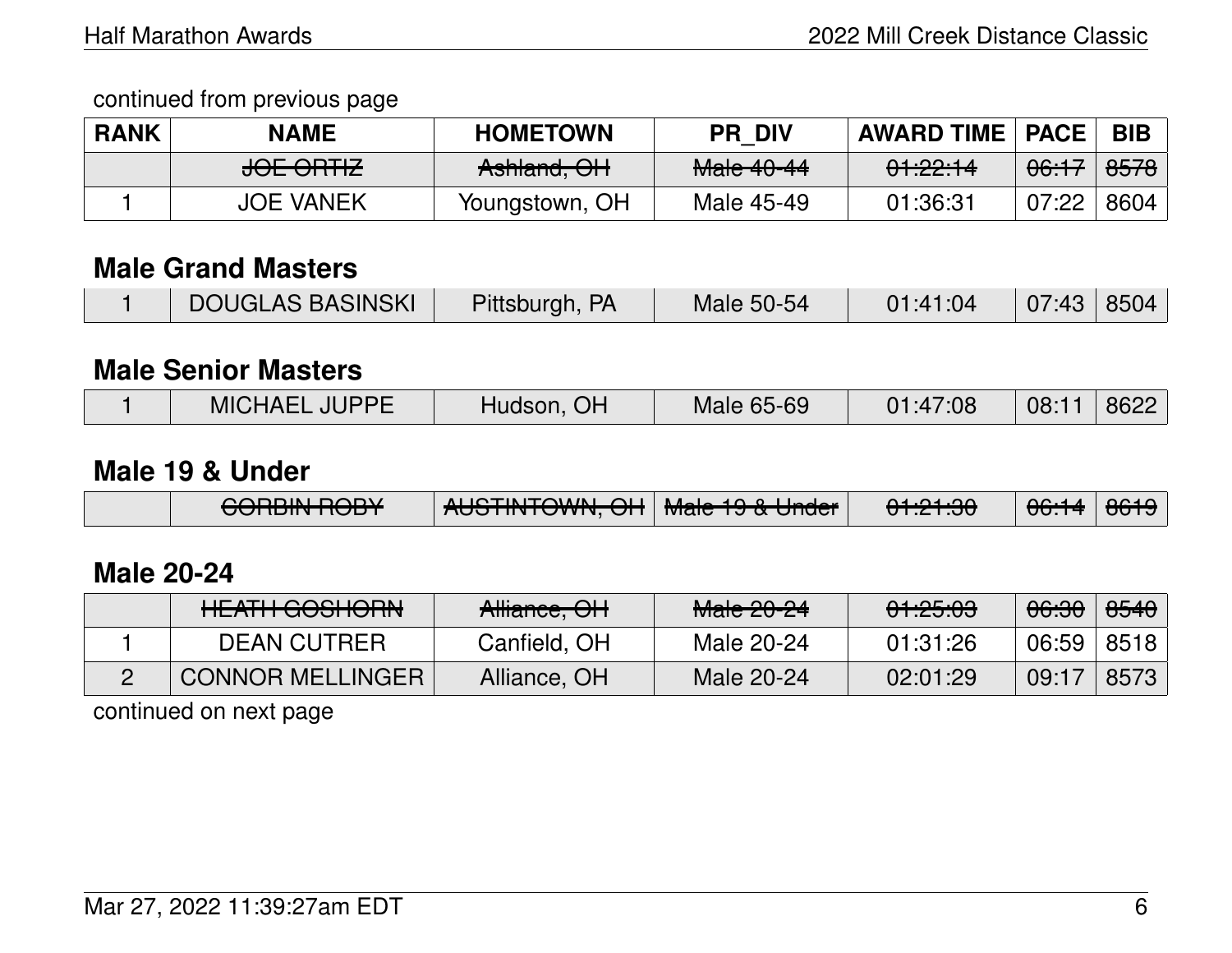| <b>RANK</b> | <b>NAME</b> | <b>HOMETOWN</b> | <b>DIV</b><br>'n | <b>AWARD TIME</b> | $\overline{\phantom{a}}$ PACE | <b>BIE</b> |
|-------------|-------------|-----------------|------------------|-------------------|-------------------------------|------------|
|-------------|-------------|-----------------|------------------|-------------------|-------------------------------|------------|

### **Male 25-29**

| <b>VAUGHN GOBEL</b>      | Youngstown, OH | Male 25-29 | 01:32:52 | 07:06   8539 |  |
|--------------------------|----------------|------------|----------|--------------|--|
| <b>ANDREW PODBIELSKI</b> | Darlington, PA | Male 25-29 | 01:40:20 | 07:40   8586 |  |

## **Male 30-34**

| <b>TYLER VITULLO</b>     | Cleveland, OH | Male 30-34 | 01:26:10 | 06:35        | 8606 |
|--------------------------|---------------|------------|----------|--------------|------|
| <b>MATTHEW HENDERSON</b> | Solon, OH     | Male 30-34 | 01:44:48 | 08:00   8548 |      |
| <b>BRYAN PALMER</b>      | Wickliffe, OH | Male 30-34 | 02:02:40 | 09:22        | 8579 |

### **Male 35-39**

| <b>DUSTIN WILLGOHS</b> | Salem, OH                       | Male 35-39 | 01:26:30 | 06:37          | 8608 |
|------------------------|---------------------------------|------------|----------|----------------|------|
| <b>SAM CAMENS</b>      | POLAND, OH                      | Male 35-39 | 01:37:36 | 07:27   8621   |      |
| <b>MATTHEW LINSLEY</b> | East Palestine, OH   Male 35-39 |            | 01:43:00 | $07:52$   8561 |      |

## **Male 40-44**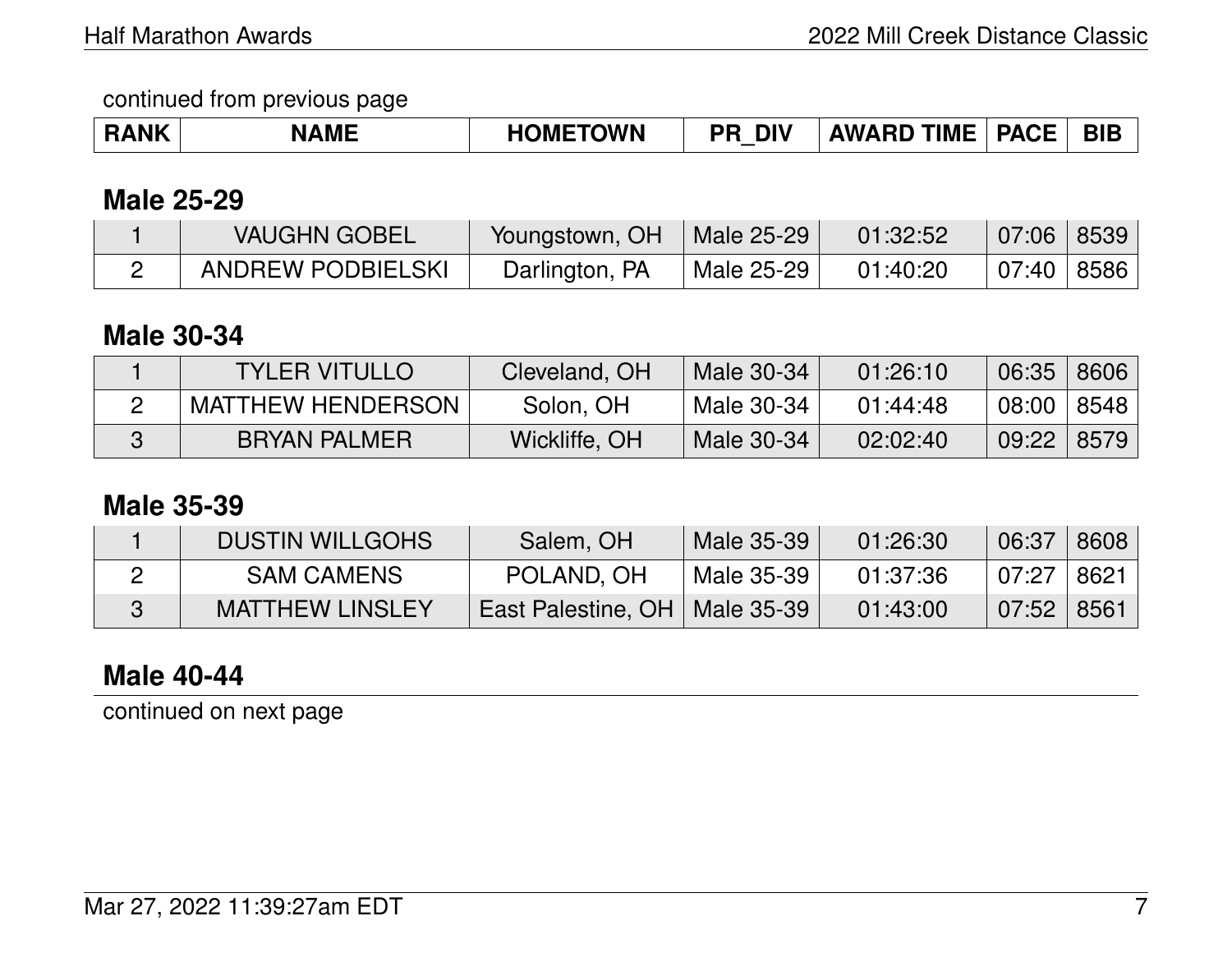| <b>RANK</b> | <b>NAME</b>          | <b>HOMETOWN</b> | <b>PR DIV</b> | <b>AWARD TIME   PACE</b> |                  | <b>BIB</b>      |
|-------------|----------------------|-----------------|---------------|--------------------------|------------------|-----------------|
|             | <del>JOE ORTIZ</del> | Ashland, OH     | Male 40-44    | 01:22:14                 | <del>06:17</del> | <del>8578</del> |
|             | <b>MATTHEW SUDAK</b> | Mars, PA        | Male 40-44    | 01:38:12                 | 07:30            | 8597            |
|             | <b>TIM HUSTON</b>    | Boardman, OH    | Male 40-44    | 01:55:08                 | 08:48            | 8549            |
| 3           | <b>JOHN JORDAN</b>   | Cortland, OH    | Male 40-44    | 02:02:17                 | 09:21            | 8553            |

## **Male 45-49**

| JOE VANEK            | Youngstown, OH              | <del>Male 45-49</del> | 01:36:31 | <del>07:22</del> | 8604 |
|----------------------|-----------------------------|-----------------------|----------|------------------|------|
| CHAD COBLITZ         | Zelienople, PA              | Male 45-49            | 01:58:07 | 09:01            | 8513 |
| <b>ERIC SCHULTZ</b>  | Twinsburg, OH               | Male 45-49            | 02:02:17 | 09:21            | 8592 |
| <b>MICHAEL DAVIS</b> | Columbiana, OH   Male 45-49 |                       | 02:06:37 | 09:40            | 8523 |

## **Male 50-54**

| <b>BOUGLAS BASINSKI</b> | Pittsburgh, PA    | Male 50-54 | 01:41:04 | <del>07:43</del> | 8504 |
|-------------------------|-------------------|------------|----------|------------------|------|
| <b>FRED BEIKE</b>       | Canfield, OH      | Male 50-54 | 01:47:47 | 08:14            | 8505 |
| <b>MARK SWIHART</b>     | Williamsville, NY | Male 50-54 | 01:54:41 | 08:46            | 8600 |
| <b>TOM KOSKINEN</b>     | Salem, OH         | Male 50-54 | 02:01:37 | 09:18            | 8557 |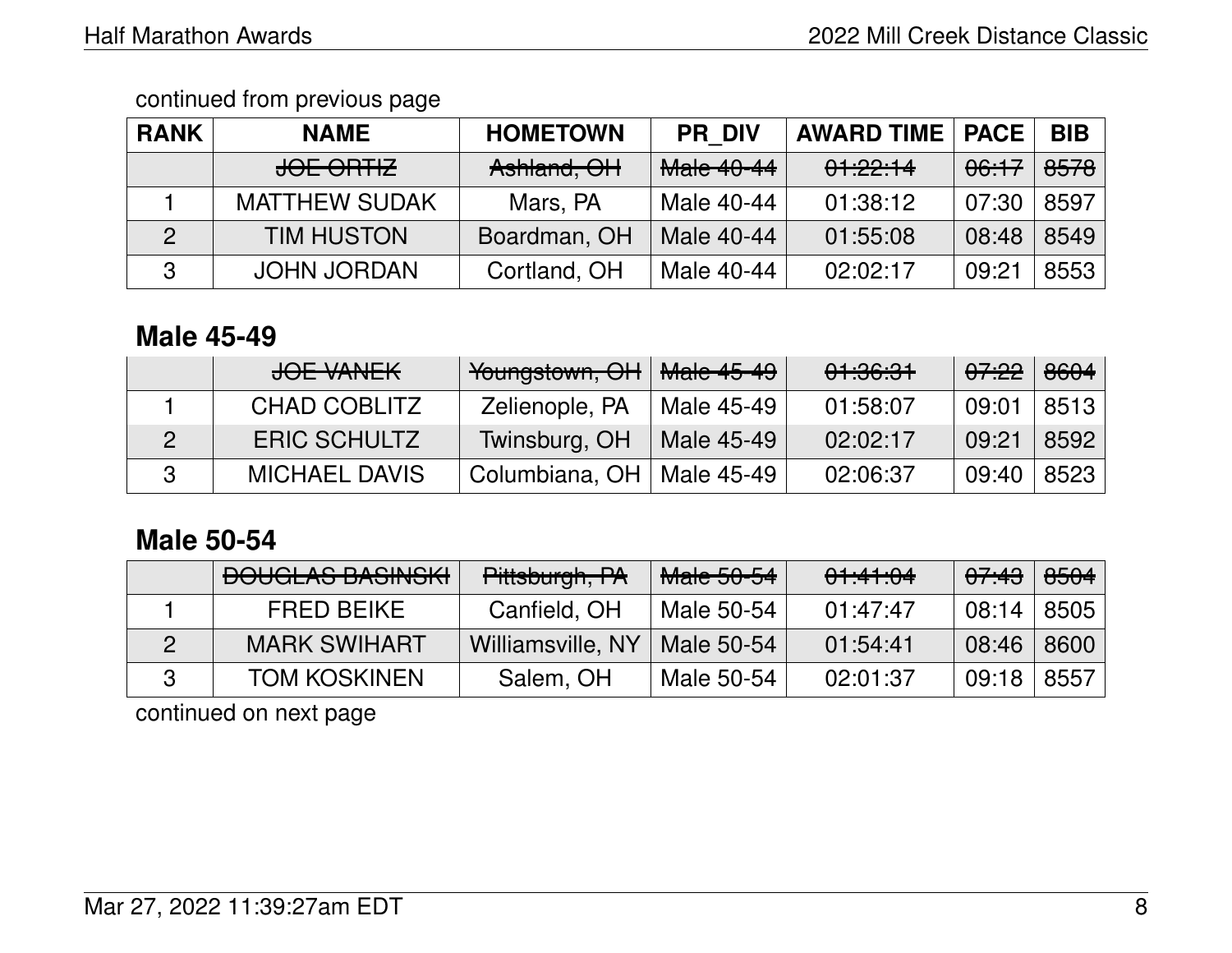| <b>RANK</b> | <b>NAME</b> | <b>HOMETOWN</b> | <b>DIV</b><br>PR | <b>AWARD TIME</b> | <b>PACE</b> | <b>BIB</b> |
|-------------|-------------|-----------------|------------------|-------------------|-------------|------------|
|-------------|-------------|-----------------|------------------|-------------------|-------------|------------|

## **Male 55-59**

| <b>GARY FORD</b>     | BOARDMAN, OH   Male 55-59 |                        | 01:46:00 | $08:06$ 8617     |  |
|----------------------|---------------------------|------------------------|----------|------------------|--|
| DAVID MOORE          | Pittsburgh, PA            | Male 55-59             | 01:47:09 | 08:11   8614     |  |
| <b>VINCENT GOULD</b> | North Lima, OH            | $\parallel$ Male 55-59 | 01:55:48 | $08:51$   $8541$ |  |

#### **Male 60-64**

| <b>COLIN COOPER</b>  | Chagrin Falls, OH   Male 60-64 |                        | 01:54:13 | 08:44   8515 |  |
|----------------------|--------------------------------|------------------------|----------|--------------|--|
| <b>TOM GRANTONIC</b> | BOARDMAN, OH   Male 60-64      |                        | 01:55:12 | 08:48   8615 |  |
| <b>BOB GEORGE</b>    | Leavittsburg, OH               | $\parallel$ Male 60-64 | 01:59:39 | 09:09 8535   |  |

## **Male 65-69**

| <u>MIQUALI</u><br><u> - ILIDDE</u><br><del>MIOHALL JUITE</del> | Hudson, OH   | <b>Male 65-69</b> | 01:47:08 | <del>08:11</del> | 6622 |
|----------------------------------------------------------------|--------------|-------------------|----------|------------------|------|
| <b>CHARLES CLINE</b>                                           | Alliance, OH | Male 65-69        | 02:12:20 | 10:07            | 8512 |
| <b>VENKATA KOLLIPARA</b>                                       | Girard, OH   | Male 65-69        | 02:32:29 | 11:39            | 8556 |